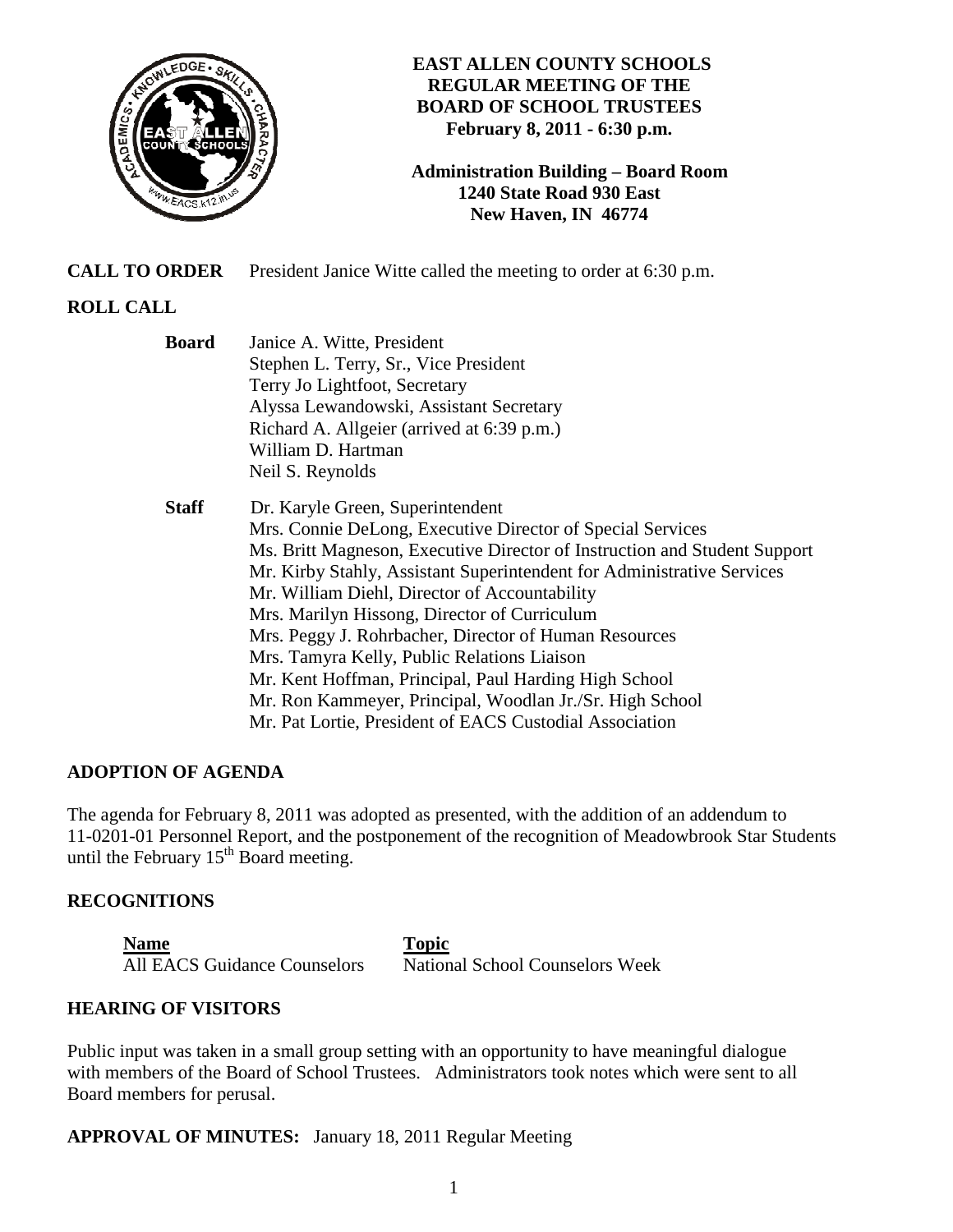## **SUPERINTENDENT COMMUNICATIONS**

| S <sub>p</sub> e <sub>aker(s)</sub> | <b>Subject</b>                                              |
|-------------------------------------|-------------------------------------------------------------|
| Kirby Stahly                        | Parameters for Refunding 2001 1 <sup>st</sup> Mortgage Bond |
| Dr. Karyle Green                    | <b>Update on Transition Plans</b>                           |

### **ACTION AGENDA**

#### **CONSENT MOTION:**

| 11-0201-01 | <b>Approval of Human Resources Report</b>                                                                   |                  |                  |  |
|------------|-------------------------------------------------------------------------------------------------------------|------------------|------------------|--|
| 11-0201-02 | <b>Approval of Financial Reports</b>                                                                        |                  |                  |  |
| 11-0201-03 | <b>Approval of Meetings and Conferences Requests</b>                                                        |                  |                  |  |
| 11-0201-04 | <b>Denial of Award of Fuel Bids</b>                                                                         |                  |                  |  |
| 11-0201-05 | Approval of Application and Receipt of Funds for the College Access Challenge<br>Grant (CACG)               |                  |                  |  |
| 11-0201-06 | Approval of Application and Receipt of Funds for the College Access Challenge<br><b>Mentoring Sub-Grant</b> |                  |                  |  |
|            | Motion: That the Board of School Trustees approve items one through six as presented.                       |                  |                  |  |
|            | <b>Motion: Terry</b>                                                                                        | Second: Allgeier | Vote: Aye: $7-0$ |  |

#### **NEW BUSINESS**

- 1. Indiana School Safety Specialist Academy Innovative Project Grant
- 2. Title IID Competitive Grant (Innovative Classrooms)
- 3. Resolution for Goals for Expenditure Categories
- 4. Resolution for Establishing Savings Parameters for Refunding 2001 1st Mortgage Bond
- 5. Plato Contract

### **ITEMS FROM CLOSED SESSION**

None.

### **BOARD DISCUSSION**

External Subject(s)<br>
Neil Reynolds<br>
Proposed P Neil Reynolds<br>
Terry Jo Lightfoot<br>
Terry Jo Lightfoot<br>
Extra Curricular Classes for Terry Jo Lightfoot, Neil Reynolds, Response to Charter School Request Bill Hartman, Rick Allgeier, Stephen Terry, Dr. Karyle Green, Alyssa Lewandowski Bill Hartman Summer Center

Extra Curricular Classes for Community, Staff & Students Stephen Terry Request Permission to Advertise a Charter School Meeting